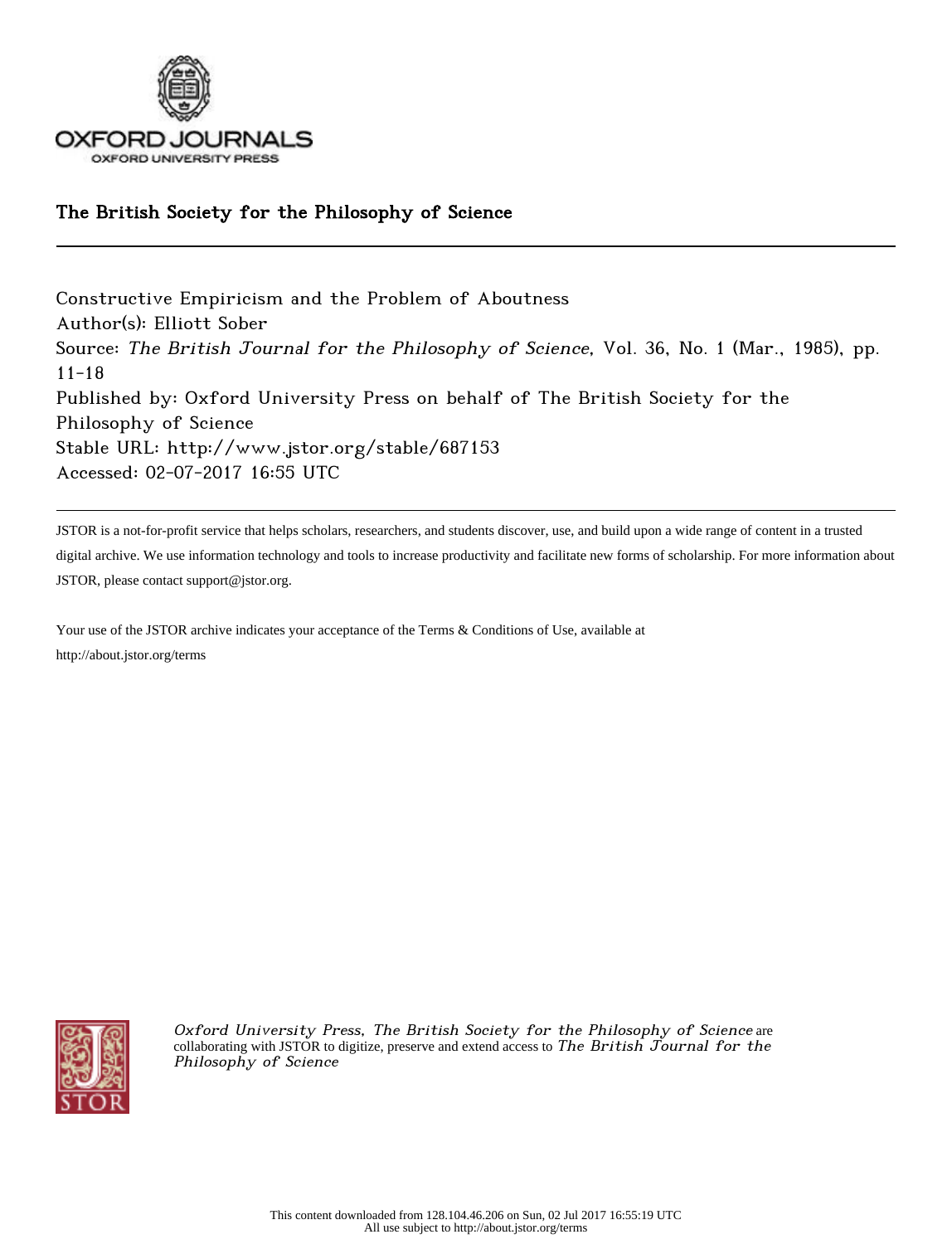# Constructive Empiricism and the Problem of Aboutness\*

# by ELLIOTT SOBER

 Van Fraassen's [I98o] constructive empiricism asserts that it is not for science to reach a verdict on whether a theory is true or false, if the theory is about unobservable entities; science's only interest here, says Van Fraassen, is to discover whether the theory is 'empirically adequate'. However, if a theory is solely about observables, empirical adequacy and truth are said to 'coincide'; here discovering the theory's truth value is an appropriate scientific goal. Constructive empiricism thus rests an epistemological thesis on a semantical distinction. This paper critically examines the notion of aboutness and its epistemological significance.

 Although recent discussions of realism have mainly construed it as a semantical or ontological doctrine (Sober [1982]), Van Fraassen's construc tive empiricism opposes realism as an epistemological thesis. The seman tical view, roughly, asserts that theories are true or false independently of our capacities to confirm and disconfirm them. Van Fraassen does not challenge this, but rejects the associated epistemological claim that science is in the business of discovering which theories are true. He holds that whether this is appropriate depends on whether the theory in question is about un observable entities. If it is, science has no interest in ascertaining truth value, but limits itself to the more modest task of assessing empirical adequacy. On the other hand, when a theory is solely about observables, the theory is true if and only if it is empirically adequate. Hence, whether it is appropriate to reach a verdict on a theory's truth depends, according to constructive empiricism, on what the theory is about.

 Constructive empiricism requires a distinction between two kinds of entities-observable and unobservable. It does not demand that a line be drawn between observational and theoretical terms (Van Fraassen [1980], pp. 13-19). Like earlier realist critics of the distinction between theoretical and observational predicates, Van Fraassen holds that every descriptive predicate is 'theory laden'. There can be no theory-neutral observation language. Still, the distinction between two sorts of entities remains, and it is on this distinction that Van Fraassen's main epistemological thesis rests.

It is useful to use Dretske's [1968] ideas on epistemic and nonepistemic

#### Received 27 May 1983

 <sup>\*</sup> I am grateful to members of my philosophy of science seminar during Spring, 1983 for useful discussion and to the two anonymous referees of this journal for providing helpful suggestions. I also thank the University of Wisconsin, Madison Graduate School for support in the form of a Romnes Faculty Fellowship.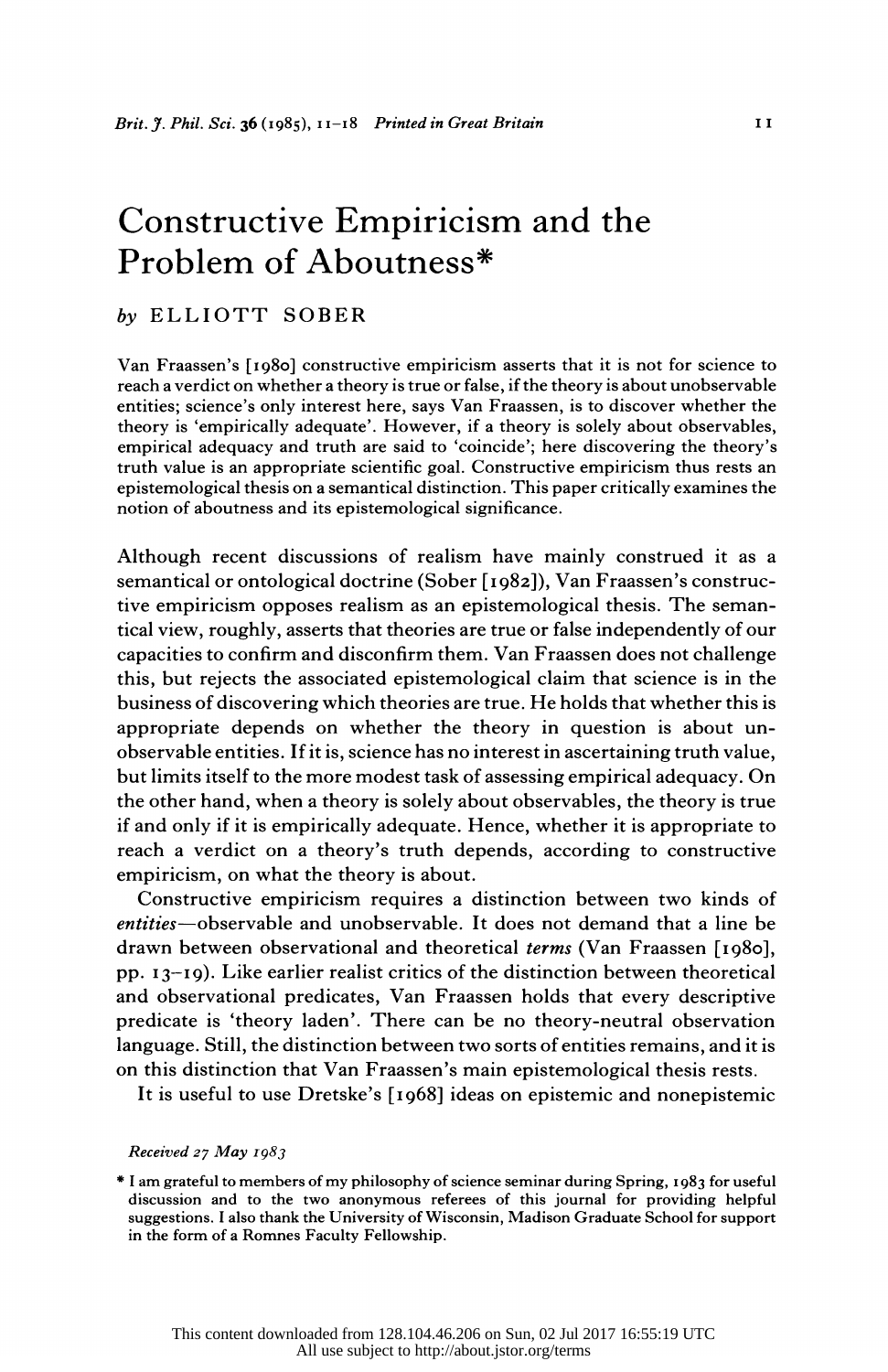#### 12 Elliott Sober

 seeing (observation) to disentangle this pair of distinctions. We may begin by noticing some differences between the concept of seeing an object and the concept of *seeing that P*, for some proposition  $P$ . To see a widow, you do not need to have the concept of a widow, whereas to see that there is a widow across the room, you do.

 To see that a proposition is true is basically to gain visual evidence for its truth. There is no need for the objects that the proposition is about to be visible. One can look at a meter and see that an atom emitted a pair of photons. One can look at a graph of stock market prices and see that the economy is in disarray. One can look at an equation and see that the entropy in a gas is probably on the increase. The devices that do the representing here—meters, graphs, equations—are, of course, things we can see; they themselves are observable. But the items they represent and the facts they give us access to need not be. This, after all, is a principal function of such representations—to give us information about things we cannot see.

Another fact held in common by these examples is that seeing that  $P$  requires background information. There is nothing about a representation that automatically reveals what its informational content is. You have to know how to do the decoding. So if an observation statement is supposed to be one you can see to be true by just looking, without knowing anything special, probably there are no observation sentences. Van Fraassen concurs in this familiar realist contention.

 Consistent with all this is the fact that some objects are observable while others are unobservable. According to Van Fraassen, this difference is one that science investigates and describes. We therefore cannot expect a philosophical theory to supply all the details, but Van Fraassen's various remarks provide a substantial indication of the kind of distinction he thinks science is endeavouring to draw.

 Van Fraassen counts the moons of Jupiter as observable entities, even though Earthlings may need a telescope to see them.' And he presumably would count genes as observable, even though microscopes are similarly indispensible. Electrons, on the other hand, he says (p. 17) are not seen when we look at a cloud chamber screen, although in some sense that is how we detect them. Another example that Van Fraassen mentions is Absolute Space. This is not an observable item. Van Fraassen does not say exactly why this is so. But his comments clearly indicate that it is no accidental and momentary fact about current technology that makes an entity unobservable  $(p. 63)$ .

 Van Fraassen also mentions (p. 15) numbers. These cannot be seen. And more powerful microscopes and telescopes won't help. The problem isn't that they are small or far away, but that you can't bounce light off of them.

<sup>&</sup>lt;sup>1</sup> Van Fraassen (p. 16) says that 'a look through a telescope at the moons of Jupiter seems ... a clear case of observation, since astronauts will no doubt be able to see them as well from close up'. This, I take it, may be a little misleading: even if astronauts were never able to make the trip, Van Fraassen would still want to say that the moons are observable.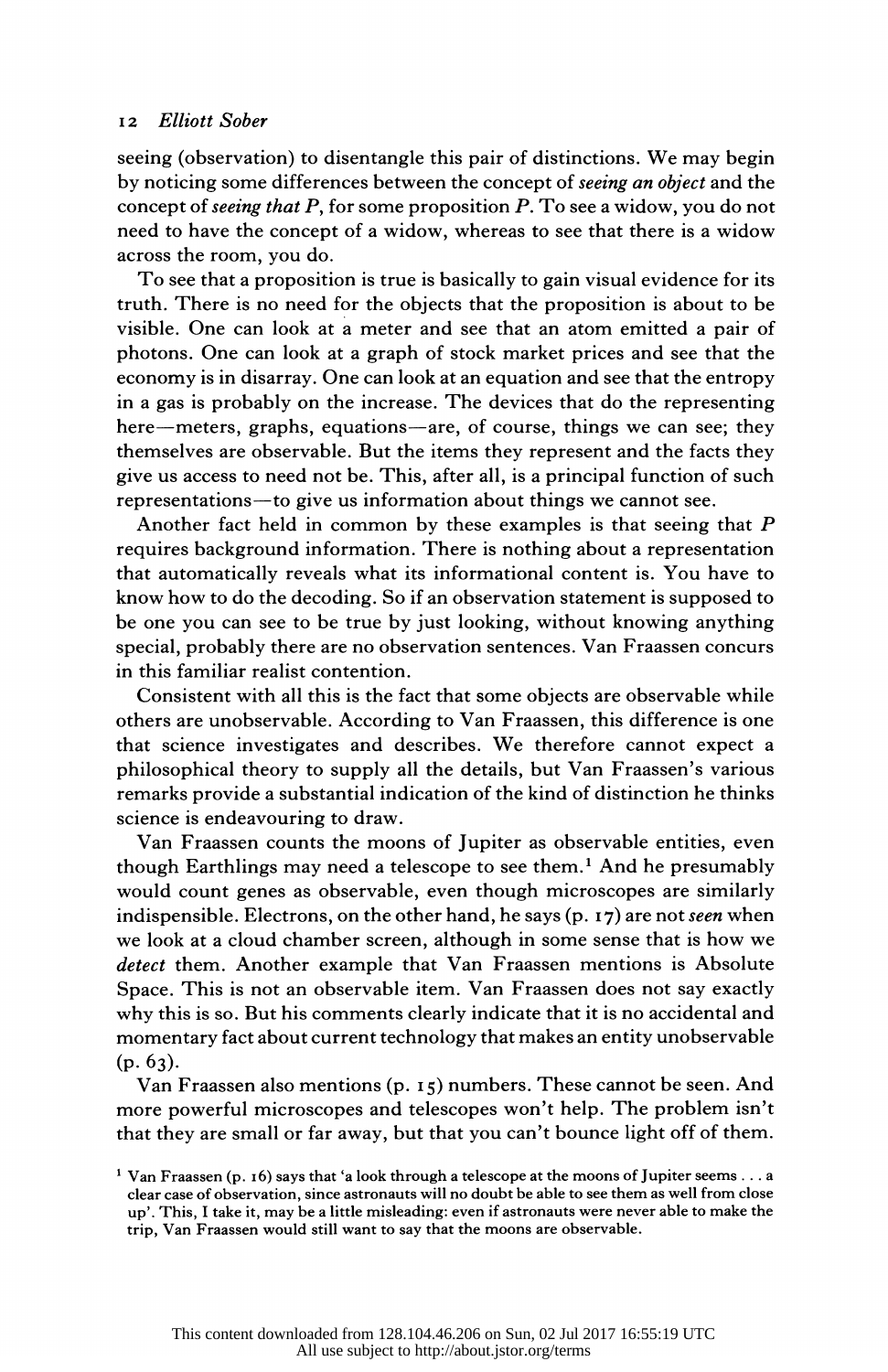## Constructive Empiricism and the Problem of Aboutness 13

 Similarly, numbers cannot be heard. And the reason is not that we lack sufficiently sensitive microphones. Numbers do not *vibrate*. Perhaps we may flesh out Van Fraassen's position as follows. For an object to be observed, it must be observed through some sense modality or other. And each of the sense modalities can be impinged upon by an object only if that object is capable of certain sorts of physical interactions. There is, of course, plenty of room for philosophical perplexity about exactly how these physical interactions should be characterized. Why is it that an optical telescope allows us to see distant planets, but a gas meter in a car does not allow us to see the contents of a gas tank? Do you actually see the events shown on television, or only an image of them? If you see the concert on live television, why don't you see the electron by looking at the cloud chamber screen? Spelling out the sort of physical interaction an object must enter into if it is to be seen will be no simple task.

 An additional wrinkle comes from the connection mentioned above between observability and the different sense modalities. It seems to be true of sight, touch, hearing, and the rest, that certain specific forms of physical interaction are required. But what of the generic notion of observation? Perhaps the gas meter allows us to observe (detect) the contents of the tank and the cloud chamber screen allows us to observe the electron. This may be true even though we don't see the electron or hear or smell it either. Why should an object be unobservable just because it can't be seen, tasted, smelled, etc? Other organisms, both actual and possible, have other sense modalities. They may observe without exploiting our five senses. Why can't we do the same?

 It is somewhat plausible that science will tell us what makes an object visible or audible. These specific sense modalities fall within the purview of psychology. But what of the generic property of observability? I am much less confident that science will tell us very much about this. Perhaps relativity theory has already said what can be said: to observe an object it must be in your backwards light cone (tachyons excepted), since that is the only way a causal signal can go from it to you. But if this is all there is to be said, Van Fraassen's example, if not his whole position, is in trouble; electrons, for example, may be observable, according to this generous construal, even if you can't hear, see, or taste them. And if an experimental apparatus were able to measure some property of Absolute Space, would we not have observed Absolute Space, in virtue of having detected one of its properties? But perhaps when Van Fraassen says that various objects are unobservable by us, what he really has in mind is that we cannot see, hear, touch, smell, or taste them.

 Van Fraassen says that observability (by us) is a dispositional property that science may investigate in the same way it looks into the nature of solubility. Scientific realists should feel perfectly at home with this approach. For one thing, the distinction, in itself, should occasion no queasiness about incipient scepticism. A realist may grant that we can have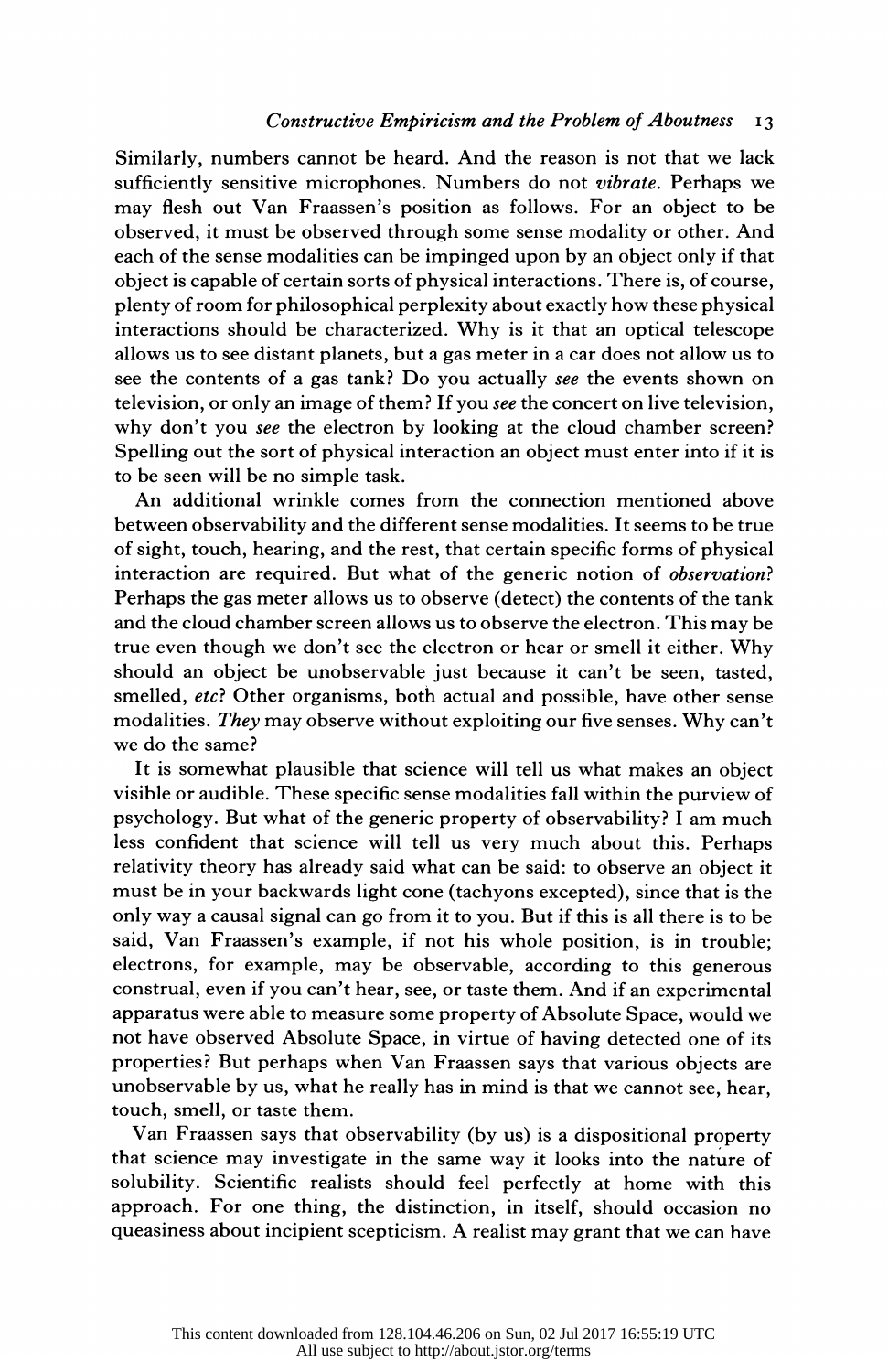#### 14 Elliott Sober

 evidence for the existence of things that cannot be seen, heard, or smelled. We postulate the existence of such things, and perhaps detect them by setting up experimental set-ups that make their effects surface in the domain of observables. But to have evidence for the existence of numbers, for instance, you don't have to bounce light off of them.

 The enthusiastic rejection by realists of the observable/unobservable distinction, like other philosophical attacks on untenable dualisms, only makes sense against a background problematic. The distinction was rejected not because it could not be made sense of, but because it was associated with philosophical positions that were unacceptable. For example, the real point of Maxwell's [1962] critique of the theory/observation distinction was that the distinction cannot be drawn in such a way that it has any ontological importance. Sure, there may be differences between gravitational fields and oranges concerning the way each impinges on our senses. But this distinction makes no ontological difference; it cannot sustain a philosophical position that concludes that oranges exist but gravitational fields do not.

 So the question we must ask of Van Fraassen's distinction is this: Suppose we grant that some objects can impinge on our senses in such a way that they may be observed while others are constitutionally incapable of doing this. What philosophical interest does this difference have? Van Fraassen wants to found an epistemological thesis on this distinction. It isn't that observables exist and unobservables do not. His thesis is epistemological, not ontological. According to him, the aim of science is to reach judgements about which theories are empirically adequate. Although theories that make claims about unobservable entities have truth values, it is not part of the point of science to find out whether they are true. And what does empirical adequacy mean? Our total body of beliefs is empirically adequate if all its claims about observables are true. We should be agnostic about the claims that our total belief set advances concerning entities that cannot be observed. Thus, Van Fraassen thinks that the epistemological attitude one should take towards a statement depends on what that statement is about. If it is solely about observables, the question of whether it is true is a legitimate scientific one; but if it is (at least partly) about unobservables, the question of truth is inappropriate.

 Although Van Fraassen never provides a characterisation of the aboutness relation, it is notorious that Fregean semantics provides little room for the development of this idea. Frege [1892] argued that sentences alike in truth must all refer to the same thing.<sup>1</sup> So reference, construed à la Frege, will hardly be the relation that Van Fraassen requires; constructive empiricism demands that the aboutness relation map different truths onto different objects. Frege's other semantic notion--sense--will serve no better. We may think of the sense of a sentence as a function from possible worlds to

<sup>&</sup>lt;sup>1</sup> Frege [1892] chose the two truth-values as the referents, for reasons that are not wholly compelling.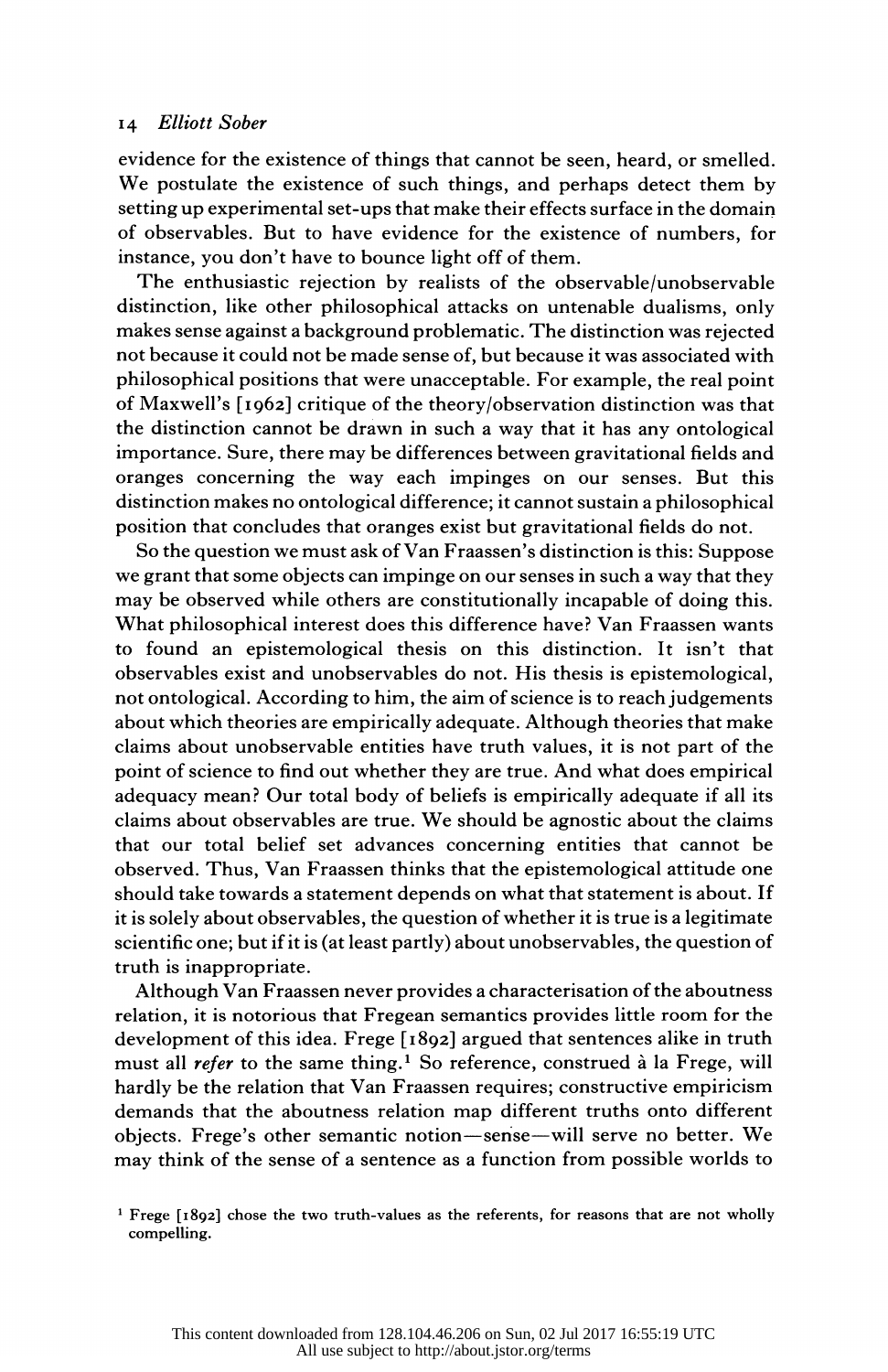truth values. So the relation x has sense y will take sentences and functions as its relata. Functions, I take it, are not observable; you can't bounce light off them, etc. Van Fraassen needs to construe aboutness as a relation that sometimes obtains between sentences and physical objects.

Frege's 'truth-value argument', clarified by Church [1956] and Gödel [1966], requires two premises. The first is that logically equivalent sentences are about exactly the same thing(s). The second is that coreferential singular terms may be substituted one for another in a sentence without affecting what the sentence is about. These two premises suffice to show that all the truths are about the same thing.<sup>1</sup> Van Fraassen must reject at least one of these premises.

 I do not think that developing the sort of aboutness relation that Van Fraassen demands is a hopeless task. Indeed, Van Fraassen's [1969] work on facts and Barwise and Perry's [1981, 1983] on situation semantics each suggest the technical feasibility of a notion of this kind. I have argued elsewhere (Sober [1982]) that realism as a semantic or ontological thesis (as opposed to the epistemological thesis here at issue) requires such an aboutness relation. It remains to be seen what explication can be provided for the concept that Van Fraassen's antirealism demands.

 However, I strongly suspect that an aboutness relation that is cut loose from these two Fregean principles will not sustain the epistemological weight that constructive epiricism places on it. For example, suppose we allow that two logically equivalent propositions may differ in what they are about. Perhaps P is solely about observables whereas  $Q$  is about at least one unobservable entity, even though  $P$  and  $Q$  are true in all the same logically possible worlds. How should this information affect our epistemic attitudes towards the two sentences? Should we treat them differently, as constructive empiricism demands, because one is solely about observables whereas the other is not? Or should we view them as being on an epistemic par, because they are guaranteed to be alike in truth value in every logically possible world? My inclination is to favour the latter approach. Never mind the difference in aboutness; it is reasonable to take a position on the truth of  $P$  if and only if it is reasonable to take a position on the truth of Q.

 Some examples may help give substance to this suggestion. A food chain, I take it, is not an observable entity. You can't see it because it doesn't reflect light and you can't hear it because it doesn't vibrate. Food chains are like social classes in this respect. Very roughly, they are 'systems of relations' that obtain among observable entities-e.g., groups of organisms. One describes the food chain that obtains in a given ecological community by saying how energy flows from prey populations to predators. Food webs have a certain 'topology'; they have a certain number of links, a certain 'complexity'. Ecologists debate the connection of some of these properties

<sup>1</sup> See Yourgrau [1984] for a clear exposition of this argument.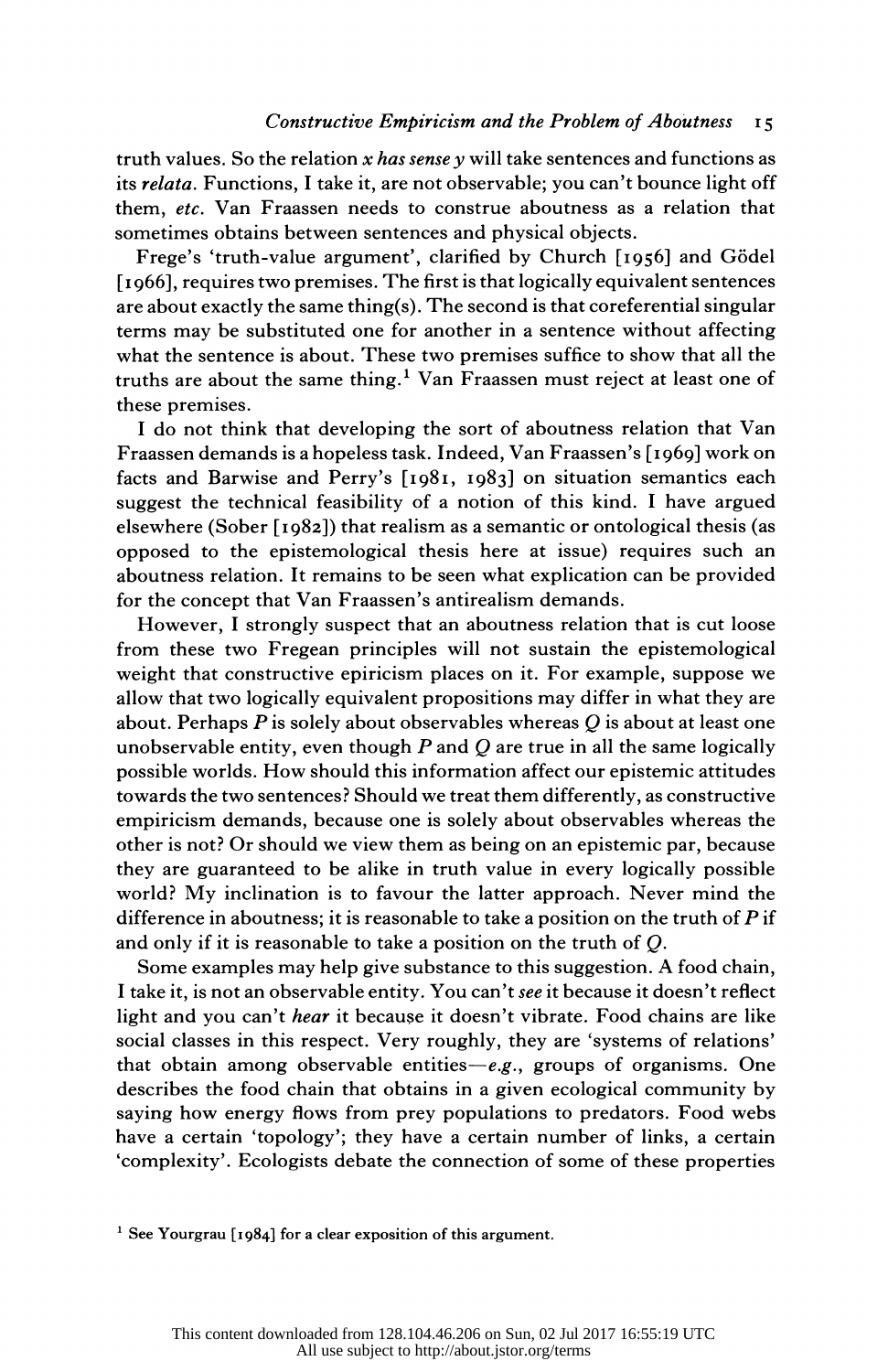### 16 Elliott Sober

to others-for example, the connection of the complexity of a food web to its stability (see,  $e.g., May [1973]).$ 

Let's compare the following two sentences:

- (i) There is a food web in which the human population occupies a terminal position.
- (2) Human beings eat, but are not eaten by, other organisms.

 These two sentences are, in some rough sense, equivalent descriptions. Yet (i) is apparently about a food web. But if food webs are unobservable, Van Fraassen's thesis implies that it is not the business of science to reach an opinion as to the truth value of (1). But where does this leave (2)? Is (2) about an unobservable entity? Arguably, it is not; perhaps (2) is solely about the population of human beings and the other populations with which it interacts.

 This example brings out a general feature of the connection (or lack of connection) of issues of aboutness to issues in epistemology. The same point comes up when we consider the following two sentences:

- (i') There is a number, namely the number nine, which numbers the planets.
- (2') There are nine planets.

Perhaps  $(z')$  implies  $(i')$ ; perhaps it does not. Perhaps  $(i')$  is about an unobservable entity, the number nine, whereas (2') is solely about the planets, which are observable. What I want to suggest is that these putative differences between  $(i')$  and  $(2')$  cut no epistemological ice. If science places us in a position to have rational opinions about the truth value of  $(z')$ , why should it be incapable of placing us in a position to do the same for  $(1')$ ?

 A third example may be instructive. What are the following two sentences about?

- (i") Temporal simultaneity is a transitive relation.
- ( $2''$ ) For any events x, y, and z, if x occurs at the same time as y, and y occurs at the same time as  $z$ , then  $x$  occurs at the same time as  $z$ .

 $(i'')$ , I take it, is about an unobservable entity—the relation of temporal simultaneity. Whether or not  $(z'')$  is about the same thing, it seems plausible that  $(i'')$  and  $(z'')$  have the same epistemological status.

 In these examples I have assumed that we have some rough and ready ideas concerning what the three pairs of sentences are about. However, it is important not to lose sight of the fact that our intuitions about aboutness are highly inchoate and conjectural. This is perhaps clearest when we consider simple universal generalisations. What is the sentence 'all swans are white' about? One natural, though by no means inevitable, proposal is that it is about everything in the universe (Quine [i970]). However, if the universe contains at least one unobservable entity, then Van Fraassen's view implies that science should take no position on the truth value of this generalisation,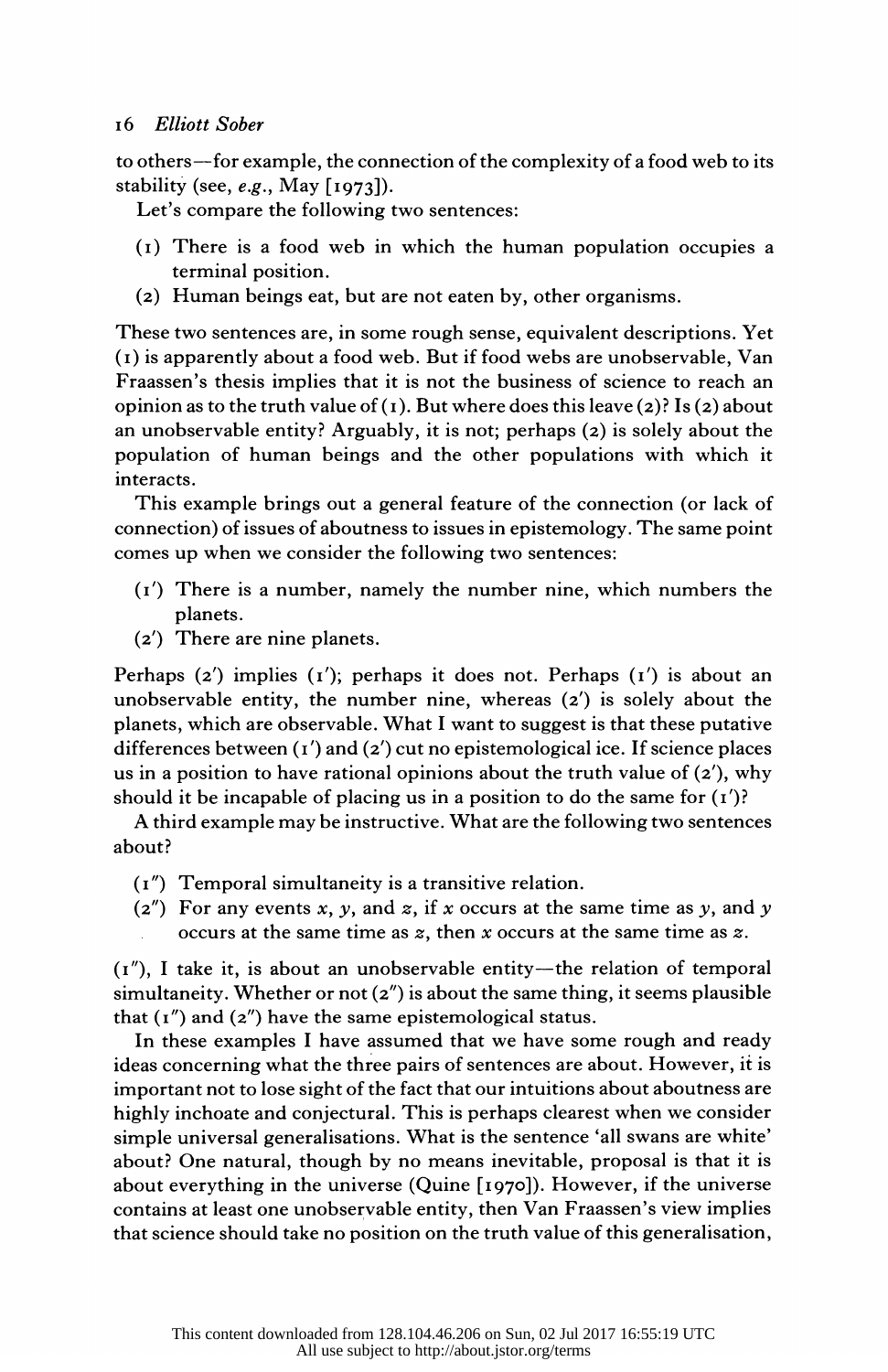but should only decide whether it is empirically adequate. Another suggestion is that the generalisation (assuming for the sake of argument that it is a law of nature) is about the property of being a swan and the property of whiteness (Dretske [1977], Tooley [1977], Armstrong [1983]). Since properties and theoretical magnitudes are not observable, this suggestion also leads to the paradoxical conclusion that science ought to take no position on whether the generalisation is true. A third possibility is that the generalisation is about swans and things that are white. This alternative, unlike the first two, delivers the verdict that the generalisation is solely about observables. But the same idea, applied to the conditional's contrapositive- 'all nonwhite things are nonswans'-implies that this generalisation is about the nonwhite things and the nonswans. If one or more of these is unobservable, then the contrapositive is about an unobservable. Perhaps this conclusion is tolerable; if one abandons the Fregean principle concern ing logical equivalence, perhaps a conditional and its contrapositive may be about different items. My point, again, is that even if this were true, it is hard to see why this difference should permit one to take a position on the truth value of the conditional but not on the truth value of the contrapositive. After all, knowing that two propositions are logically equivalent is just the sort of knowledge that tells us that the propositions stand or fall together.

 Van Fraassen says several times that in the case of claims solely about observables 'empirical adequacy coincides with truth'. This just means that if a sentence is solely about observables and if everything it says about observables is true, then the sentence must itself be true. Aside from the problem of understanding 'aboutness', I see no objection to this idea. I bring it up here only to point out that it doesn't solve the 'all swans are white' problem. Granted, if the generalisation were solely about observ ables, Van Fraassen would then be able to say that science may take a position on its truth value. The problem I am raising is an antecedent one: why think that this claim is solely about observables?

 It may be objected that my questions about aboutness are misplaced, since Van Fraassen demands that we understand theories in terms of their models, not 'syntactically'. One can, of course, give a model in which 'all swans are white' comes out true such that the objects in the model are all observables--namely, swans. Does this suffice to show that the generalis ation is solely about observables, after all? No, it does not. We can give such a model for lots of true sentences, regardless of whether they 'really are solely about observables'. We could, for example, interpret the sentence 'there are two primes in the integers between io and 14' in a model in which the five relevant numerals denote some cities on a highway, and 'being prime' means having an opera house. The sentence, thus interpreted, would be solely about observables. Looking at a model is likely to give you the right answer concerning what a theory is about only if the model is the 'intended one'. But here we are back to the question of aboutness. What objects must occur in a model of a universal generalisation for that model to

B